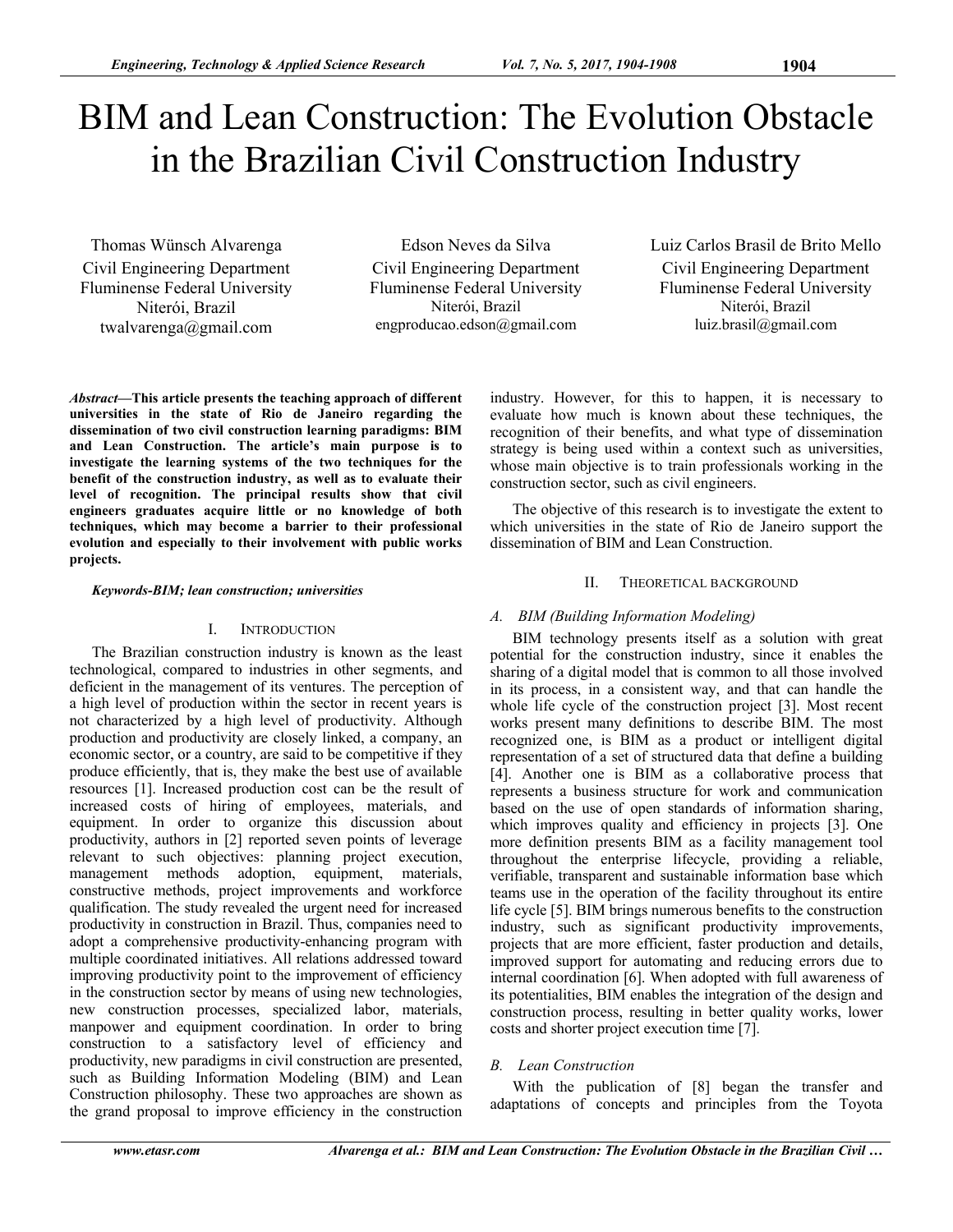Production System into the construction industry [9-11]. The study challenges construction professionals to break their management paradigms and adapt techniques and tools successfully developed in the TPS [12]. Production is defined as a flow of materials and/or information from raw material to finished product [8]. Lean Construction emphasizes the importance of production process flow, based on three concepts.

- The transformation of input into output, in which production management equalizes the total decomposition of transformation into elementary transformations by task, seeking minimum cost and maximum efficiency [14].
- The activities of waiting, inspection and movement to the next stage, in which production management seeks to reduce this variability in the production flow [14].
- The fulfillment of customer needs, in which production management seeks to translate customer needs into product or service [14].

Lean Construction is defined by a set of interconnected principles that should be applied in an integrated way in the management of processes to obtain the expected results [8]. These principles are basically: reduce the share of activities that do not add value, increase product value by considering costumer needs, reduce process variability, reduce cycle time, simplify by reducing the number of steps or parts, increase output flexibility, increase process transparency, focus control on overall process, introduce continuous process improvement, maintain balance between improvements in flows and conversions, and finally benchmarking [8]. The Lean concept is one of the most successful philosophies for production systems such as construction, as it depicts, through its tools, ways of controlling waste and anticipating uncertainties [15].

# *C. Universities and Engineering Education.*

Universities' main function is to train professionals. National curricular guidelines for engineering programs include a generalist, humanistic, critical and reflexive education, capable of absorbing and developing new technologies, stimulating their critical and creative role in identifying and solving problems [16, 17]. With a complete higher education, the engineer is a professional who develops his/her activity in a technology area, whose responsibility is to produce technology and to operate the industrial processes generating goods for society, from the available scientific production systems [18]. However, constant updates and radical changes may be required in order for courses to follow the vast changes in the industry and economy [19]. Four major challenges to engineering programs are presented by several authors:

- the challenge to change teachers' and students' perception that the degree program is merely business training, denying the validity of basic subjects and humanistic conception for the academic training of the engineer [18, 19]
- the challenge of adding flexibility to engineering programs, since their technological aspect has been advancing with increasing rate [19]
- the challenge of the acquisition of an interdisciplinary technological curriculum, aimed at the integration of theoretical and empirical knowledge such as project courses that make use of established methods and technology whilst introducing groundbreaking tools (BIM software, for instance) that will improve production, quality and cost. That is necessary in order to avoid performing activities without a systemic direction and teaching subjects without connection, with repeated and autonomous content.
- the challenge of the determination of a pedagogical line for this curriculum, defined and assimilated by the entire community involved in a participatory, democratic and conscious process, with autonomy to define and approve parameters and regulations inherent to the curricular process.

# III. RESEARCH METODOLOGY

This research is presented as exploratory, where the objective is to carry out a survey of relevant information on the topics addressed. The case study focused on assessing, through a questionnaire sent to public universities (state and federal), questions regarding the degree of knowledge, recognition and actions for the dissemination of concepts, techniques and tools of BIM and Lean Construction. Questionnaires were prepared, tested and sent individually to 6 universities in the state of Rio de Janeiro that offer bachelor degrees in civil engineering. The sampling plan was classified as non-probabilistic and the questionnaire was sent to the entire sample. The sample size was stablished by considering the universe (Metropolitan area of Rio de Janeiro and adjacencies) thereby granting a population of approximately 560 professors of Civil Engineering and Architecture. The obtained sample size was a total of 89 respondents. In the exploratory analysis of qualitative data, the usual measure is mode, and thus the results are represented by bar graphs or circular diagrams [11].

# IV. CASE STUDY

# *A. General Aspects*

The research focuses on public universities (state and federal) located in the metropolitan area of Rio de Janeiro and adjacencies that had Civil Engineer and Architecture courses. There are 6 institutions inside the considered area and they were all included in the research. The capital of the state of Rio de Janeiro has significant importance within the national and international level. It is the second largest metropolis in Brazil, and one of the main economic, cultural and financial centers, and representing the country's second largest gross domestic product contributor (GDP). The study was conducted between April and November 2016, and return rates were 83.3% for the BIM survey and 66.0% for the Lean Construction survey in a sample field of 6 educational institutions. For reasons of confidentiality, interviewees and institution names will not be disclosed.

Items addressed in the first stage of surveying interviewee and institutional profiles are summarized below: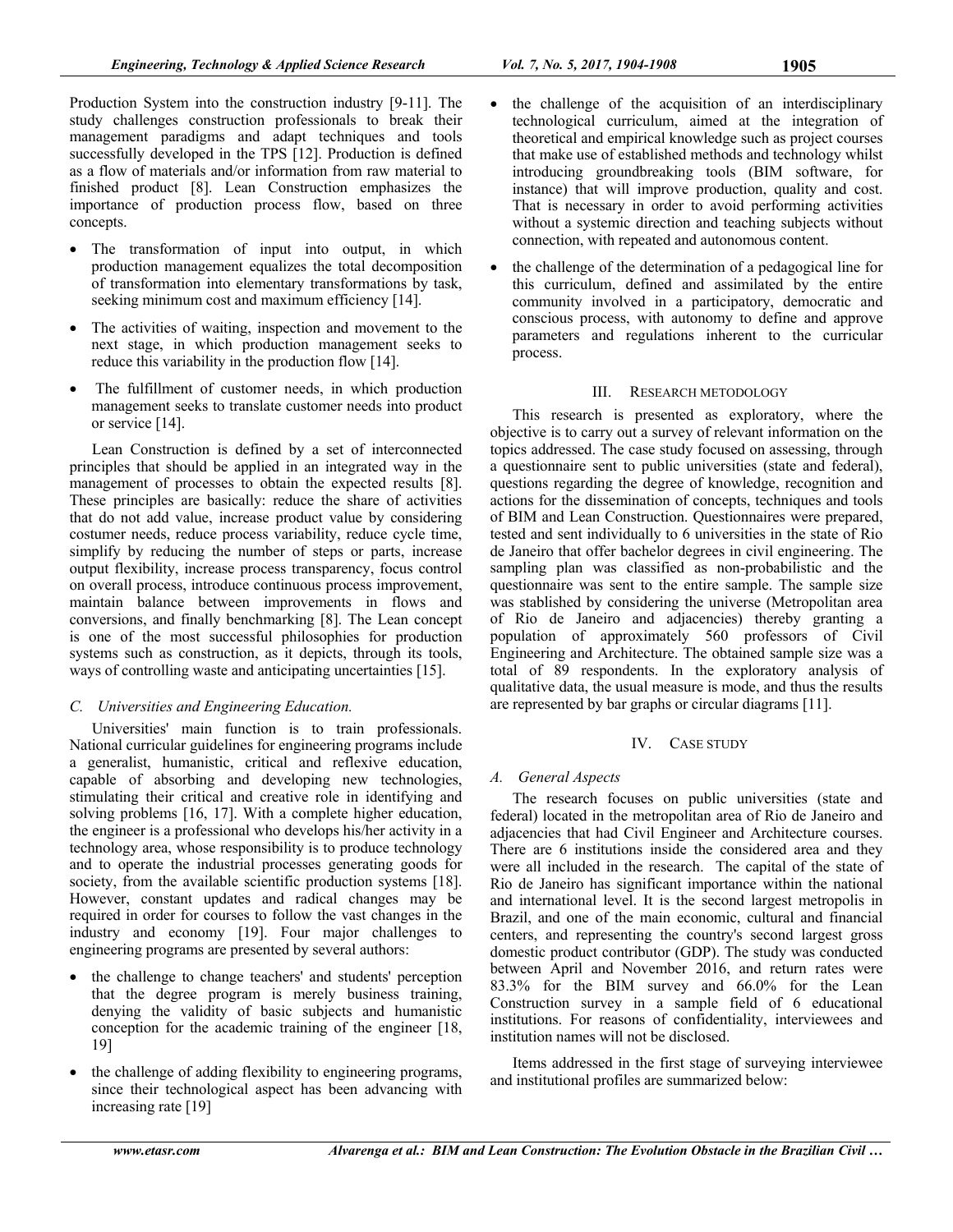- Respondent posts: 100% undergraduate course professors in Civil Engineering.
- Time in position: 100% above 5 years.
- Educational Degree: 100% PhDs.

# *B. Results Obtained Through the Lean Construction Research.*

Results are shown in Figures 1-5 and further discussion follows. Figure 1 shows how the statement by the universities was divided on the issue of whether content about the Lean Construction philosophy is actually taught. The chart shows unanimity in the outcome of the issue, as all 4 universities agree that Lean Construction is taught at the universities of Rio de Janeiro state. This question did not seek however to measure how much of this content is taught, which is seen in Figure 2. The result demonstrates that such content involving concepts, techniques and tools is taught at low to very low, within the civil engineering program. Figure 3 demonstrates the assessment as to the proof of the effectiveness level of Lean techniques and tools for the benefit of civil construction. Respondent insights indicate them to range from mid to high. The result shows an understanding by portions of the respondents, ranging from high to very high, of the philosophy's relevance to current and future Civil Engineers in the construction industry context.



Fig. 1. Result obtained on declaration of teaching Lean Construction at the Universities



Fig. 2. Result obtained on the level of teaching of Lean Construction at the Universities

Figure 5 demonstrates the results about what types of disciplines the Lean Construction philosophy content would fit better, in the opinion of academics. The result shows that there is a division among respondents about the kind of program where Lean content could be presented. Among their

responses, 50% indicated it as an optional course subject in the civil engineering program, and the other 50% as an optional course subject in all engineering programs. There was no indication for Lean Construction concepts in compulsory courses. This question was aimed at analyzing, in another way, the level of importance of the Lean Construction Philosophy for the academics. Figure 4 demonstrates the importance of Lean Construction for the current and future Civil Engineer as perceived by the university. An evaluation of the importance of disseminating the concepts of the philosophy to professionals was sought.



Fig. 3. Result obtained on the proof of efficacy level of Lean Construction philosophy at the Universities



Fig. 4. Result obtained on the importance of Lean Construction for the Engineering profession



Fig. 5. Result obtained on identifying the type of material for Lean Construction at the Universities

## *C. Results Obtained Through the BIM (Building Information Modeling)Rresearch.*

Figure 6 shows how the statement of the universities was divided on the issue of whether content about the BIM philosophy is taught at the universities. The graph shows unanimity in the question's result. All 5 respondent universities stated that BIM is taught at the universities in Rio de Janeiro. This question did not seek to measure how much of this content is taught, which can be seen in Figure 7 which shows that BIMrelated content involving concepts, principles, techniques and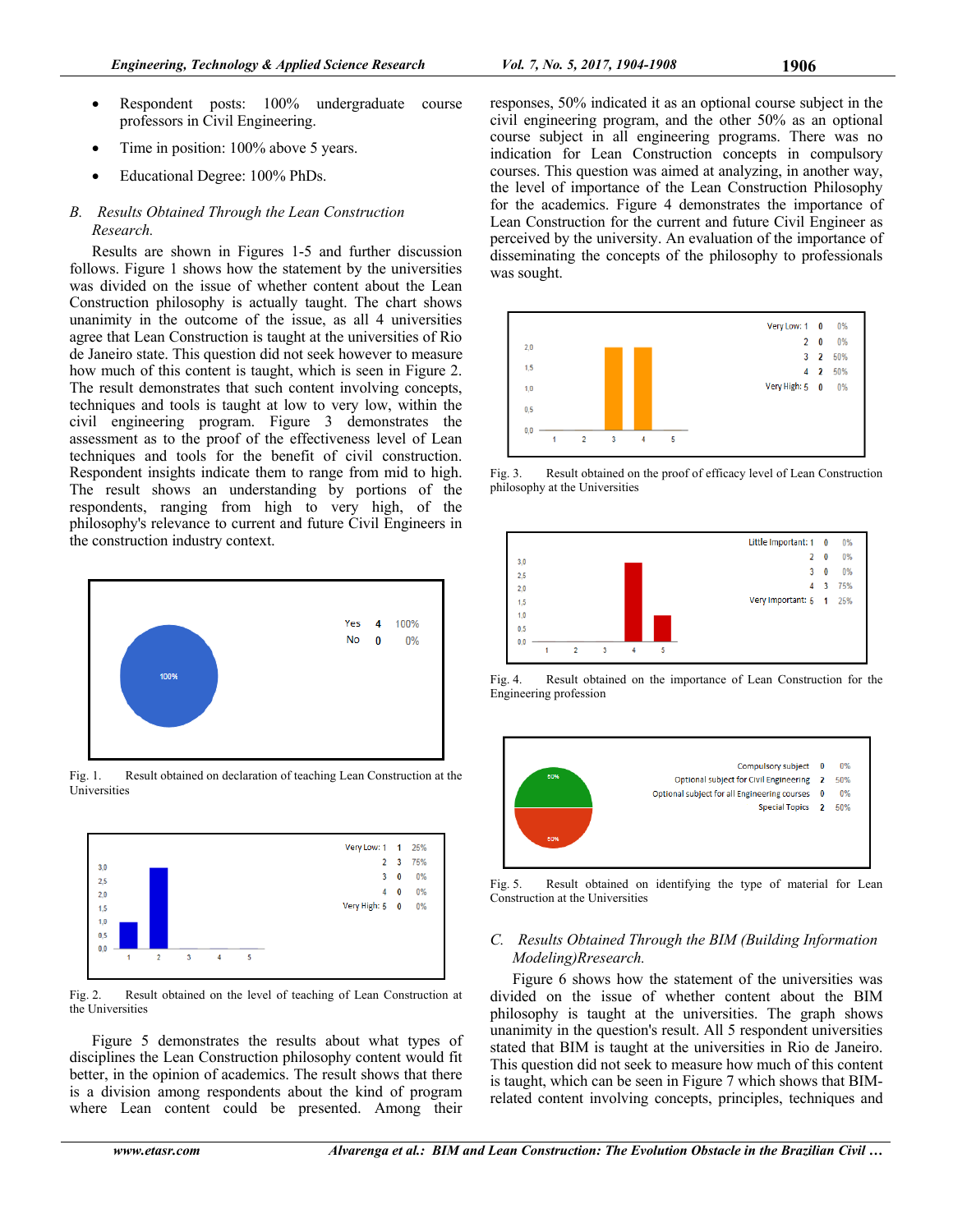tools are taught at very low levels. Figure 8 demonstrates the perception by the university of the importance of BIM. The aim was to evaluate the perceived importance of disseminating concepts of the philosophy among professionals. The graph shows that most participants declare that it is very important to disseminate BIM concepts, techniques and tools to civil engineering professionals. Figure 9 illustrates the percentage distribution of benefits associated with the implementation of BIM from the respondent's perspective. Integrated BIM from the respondent's perspective. Integrated collaboration of all involved parties in the project is perceived as the main benefit that BIM can promote for civil construction projects, with a 69% indication, followed by the possibility of use throughout the life cycle of a project, with a 14% indication. In a manner similar to that for the benefits of BIM, respondents were asked to point out the following barriers to the dissemination of BIM. Figure 10 illustrates the percentage distribution associated with the main constraints associated with BIM implementation from the respondent's perspective. According to the respondents, the lack of technical knowledge on the part of the teachers represents the greatest obstacle in the implementation of BIM at the universities, followed by the impossibility of teaching BIM content in the current curriculum.



Fig. 6. Result obtained from the declaration on teaching BIM at the Universities



Fig. 7. Results obtained on BIM teaching level at the Universities



Fig. 8. Result obtained on the importance of BIM for the Civil Engineering professional.



Fig. 9. Percentage representation associated with the main benefits coming from BIM implementation as perceived by respondents.



Fig. 10. Percentage representation associated with the main obstacles for BIM implementation, as perceived by respondents.

#### V. CONCLUSIONS

Building Information Modeling and Lean Construction are two rather promising approaches aiming to improve efficiency in the construction industry. Thus, incorporating their teaching in civil engineering courses is rather important for both industry and academia. The present paper focuses at universities located Rio de Janeiro and their aspects on these two techniques. Results show that although both aspects are known and their value is recognized, the level of the content taught is evaluated as low to very low. This is attributed to the relatively low technical knowledge of the teaching staff and to the high investment costs required.

#### **REFERENCES**

- [1] Camara Brasileira Da Industria Da Construcao, Produtividade da construcao civil, Brasília, FGV Projetos, 2012
- [2] Ernst & Young, Estudo sobre a produtividade na Construcao Civil Objetivos e Tendencias no Brasil, Sao Paulo, 2014
- [3] C. Eastman, P. Teicholz, R. Sacks, K. Liston, BIM Handbook A Guide to Building Information Modeling for Owners, Managers, Designers, Engineers and Contractors, 2nd Edition, Bookman, 2014
- [4] General Services Administration (GSA) GSA BIM Guide Series 01 BIM Guide Overview, 2007.